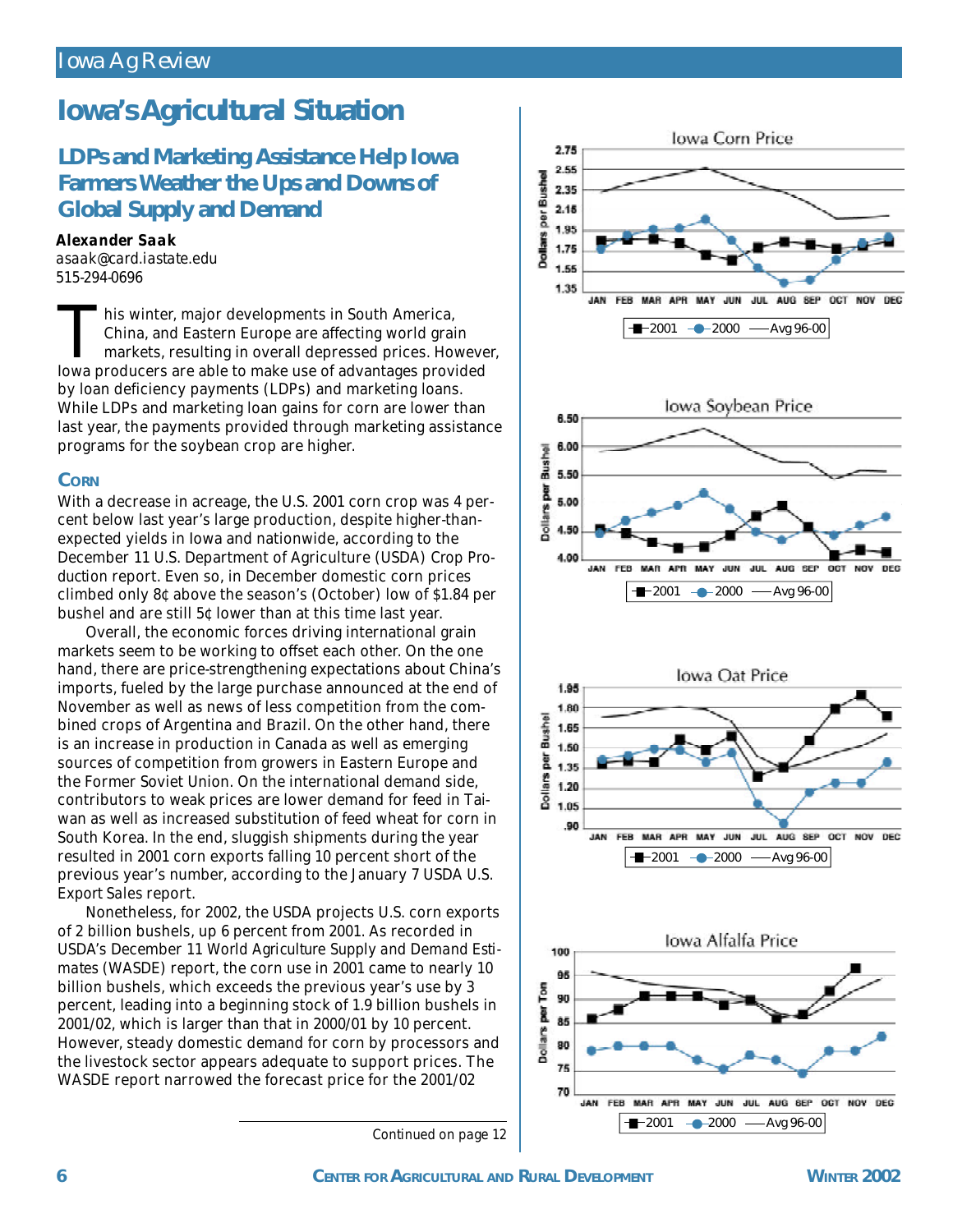







## **Iowa Cash Receipts Jan. – Sept.**

|           | 2001              | 2000  | 1999  |  |  |
|-----------|-------------------|-------|-------|--|--|
|           | (Million Dollars) |       |       |  |  |
| Crops     | 3,433             | 3,310 | 3,259 |  |  |
| Livestock | 4,391             | 4,463 | 3,501 |  |  |
| Total     | 7.825             | 7.774 | 6,760 |  |  |

### **World Stocks-to-Use Ratios**

|          | <b>Crop Year</b>  |            |          |
|----------|-------------------|------------|----------|
|          | 2001/02           | 2000/01    | 1999/00  |
|          | (Dec. Projection) | (Estimate) | (Actual) |
|          |                   | (Percent)  |          |
| Corn     | 20.58             | 25.17      | 28.36    |
| Soybeans | 16.00             | 16.53      | 16.83    |
| Wȟeat    | 24.16             | 27.65      | 28.75    |

## **Average Farm Prices**

### **Received by Iowa Farmers**

|                             | $Now.*$<br>2001 | Oct.<br>2001 | Nov.<br>2000 |
|-----------------------------|-----------------|--------------|--------------|
|                             |                 |              |              |
|                             |                 | (S/Bushel)   |              |
| Corn                        | 1.80            | 1.78         | 1.83         |
| Soybeans                    | 4.15            | 4.05         | 4.59         |
| <b>Oats</b>                 | 1.91            | 1.81         | 1.24         |
|                             |                 | (S/Ton)      |              |
| <b>Alfalfa</b>              | 97.00           | 92.00        | 79.00        |
| All Hay                     | 95.00           | 88.00        | 78.00        |
|                             |                 | (S/Cwt.)     |              |
| <b>Steers &amp; Heifers</b> | 67.00           | 67.60        | 71.30        |
| <b>Feeder Calves</b>        | 94.60           | 94.30        | 98.00        |
| Cows                        | 35.60           | 36.70        | 36.60        |
| <b>Barrows &amp; Gilts</b>  | 36.30           | 43.10        | 39.90        |
| Sows                        | 31.10           | 36.40        | 32.00        |
| <b>Sheep</b>                |                 | 26.40        | 34.50        |
| Lambs                       |                 | 44.90        | 63.00        |
|                             |                 | (S/Dozen)    |              |
| Eggs                        | 0.44            | 0.40         | 0.48         |
|                             |                 | (S/Cwt.)     |              |
| All Milk                    | 13.90           | 16.00        | 11.90        |

\*Mid-month